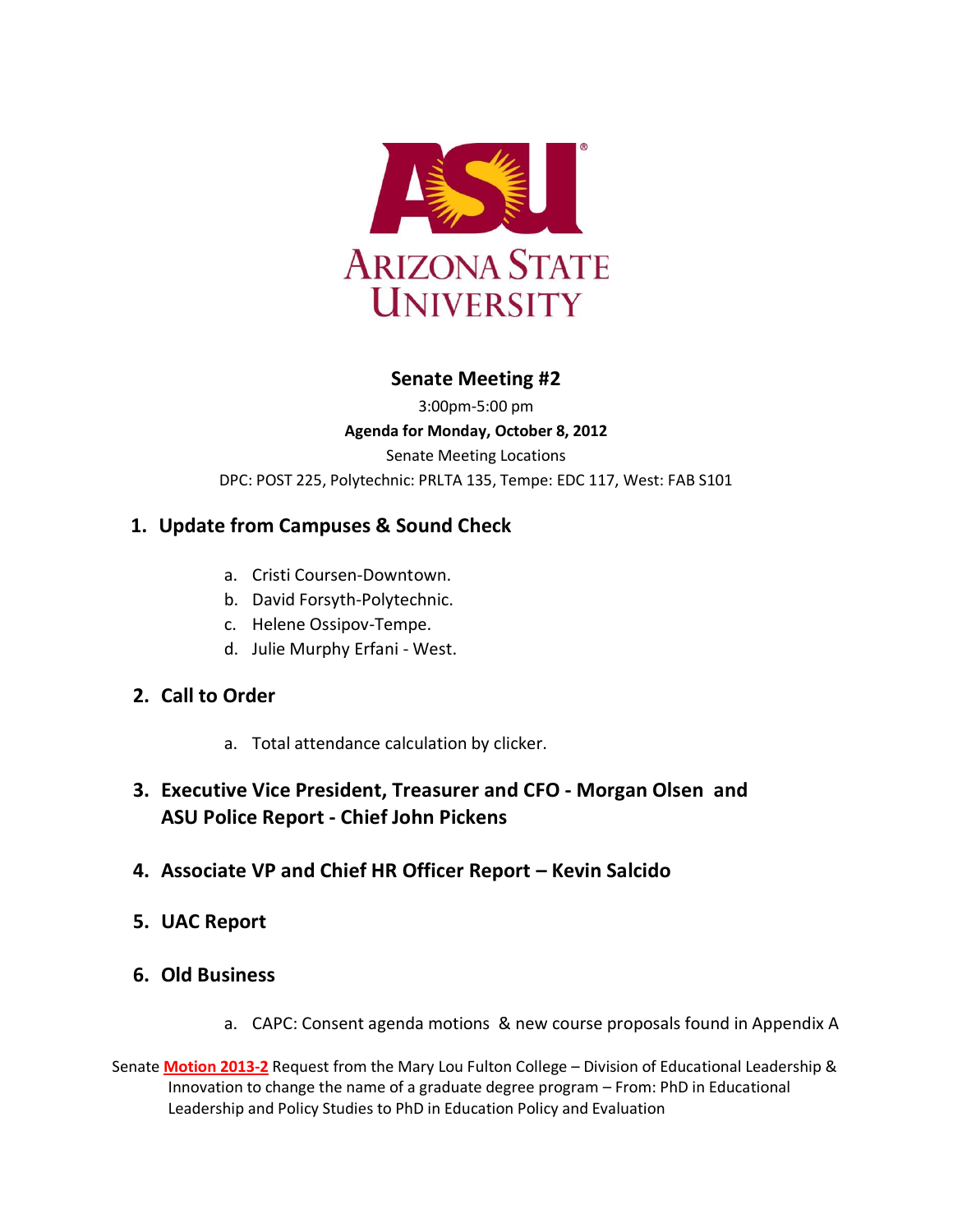- Senate **[Motion 2013-3](http://usenate.asu.edu/node/4420)** Request from the Mary Lou Fulton College Division of Educational Leadership & Innovation to change the name of a graduate degree program from PhD in Curriculum and Instruction to: PhD in Learning, Literacies and Technologies
- Senate **[Motion 2013-4](http://usenate.asu.edu/node/4421)** Request from the Mary Lou Fulton College Division of Educational Leadership & Innovation to change the name of a graduate degree program – From: MEd in Educational Administration and Supervision to MEd in Educational Leadership
- Senate **[Motion 2013-5](http://usenate.asu.edu/node/4422)** Request from the College of Liberal Arts and Sciences School of International Letters & Culture for the establishment of an undergraduate certificate in Brazilian Studies
- Senate **[Motion 2013-6](http://usenate.asu.edu/node/4423)** Request from the College of Liberal Arts and Sciences Establishment of a New Academic Unit, Department of Naval Science

#### **b. UAC Motions**

Senate **[Motion 2013-1](http://usenate.asu.edu/node/4424)** ACD-125 Changes: Computer, Internet, and Electronic Communications Information Management Policy

# **7. New Business**

- Senate **[Motion 2013-7](http://usenate.asu.edu/node/4433)** Request from the College of Liberal Arts and Sciences School of International Letters & Cultures - for the establishment of graduate degree program – Ph.D. in International Letters and Cultures
- Senate **[Motion 2013-8](http://usenate.asu.edu/node/4434)** Request from Barrett, The Honors College for the disestablishment of an undergraduate certificate – Philosophy, Politics and Law
- Senate **[Motion 2013-9](http://usenate.asu.edu/node/4435)** Request from the College of Public Programs School of Public Affairs for the establishment of a graduate certificate in Participatory Governance

# **Appendix B – CAPC Information only items**

# **8. Committee Reports**

a. Committee on Committees - Chair, Chris Kyselka.

# **9. Open Forum**

**10. Adjournment**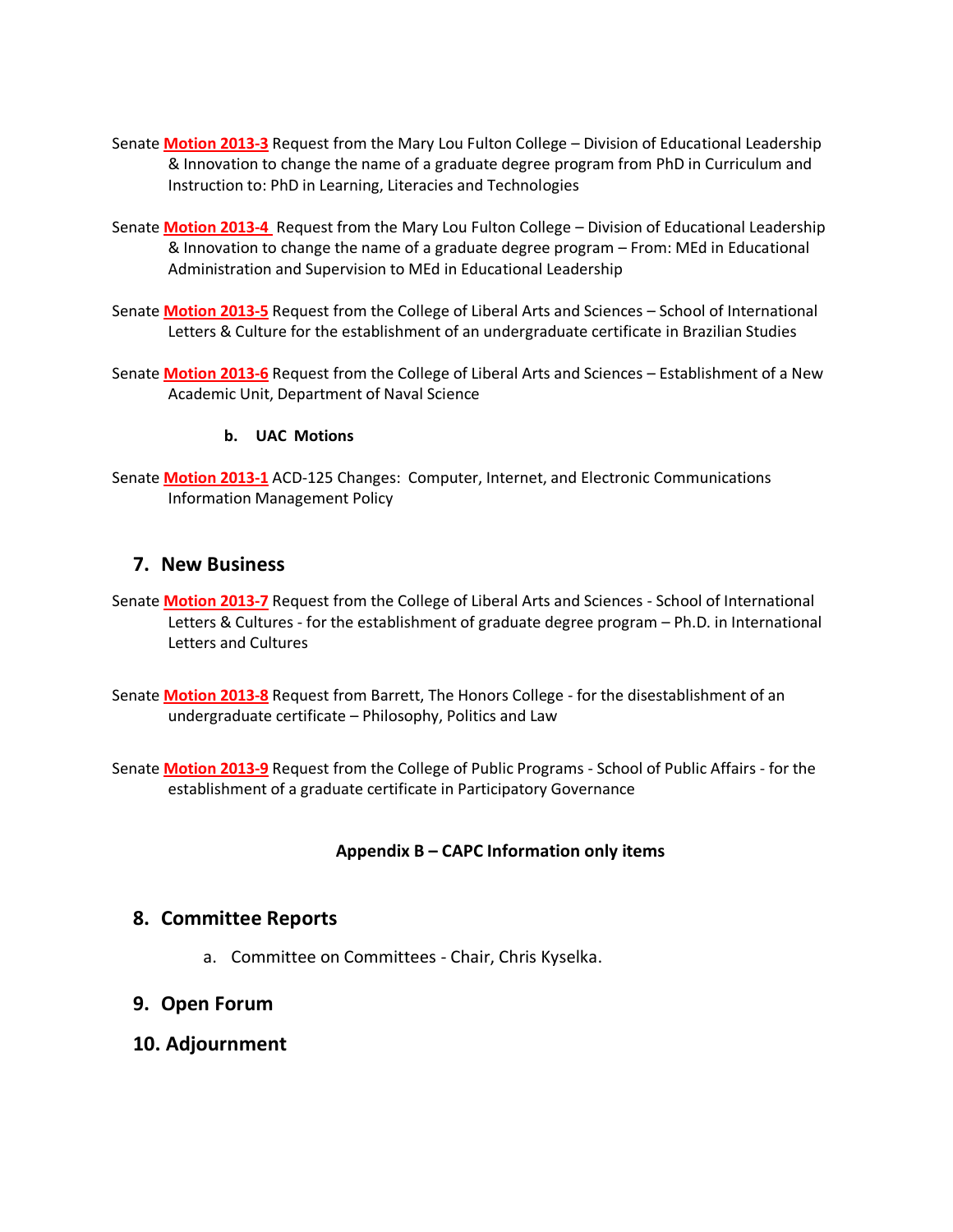# **Appendix A**

# **CAPC New Course Proposals**

ABS 472 Applied Herpetology AME 111 Introduction to Digital Culture BIS 340 Organizational Skills BIS 343 Social Processes in Organizations BIS 345 Organizational Ethics BIS 357 Assessment in Organizations BIS 360 Organizational Contexts CEN 501 Computer Systems I CEN 502 Computer Systems II CIS 505 Introduction to Enterprise Analytics CIS 508 Data Mining I CIS 509 Data Mining II CIS 515 Business Analytics Strategy COM 314 Inner-City Families I: The Cycle of Poverty CRJ 419 Domestic Terrorism EDT 220 Games, Technology & Society EGR 216 Fundamentals of Engineering Systems EGR 217 Fundamentals of Engineering Systems II EGR 218 Materials and Manufacturing Processes EGR 219 Computational Modeling of Engineering Systems EGR 330 Design of Electrical Systems EGR 334 Analog-Digital Interface EGR 338 Microcontrollers in Smart Systems EGR 356 Robotic Systems I EGR 381 Manufacturing Processes and Validation Lab EGR 382 Modeling of Manufacturing Systems I EGR 383 Communications in a Production Environment EGR 385 Design for Manufacturing EGR 386 Integrated Circuit Manufacturing EGR 387 Industrial Automation EGR 430 Design, Fabrication, and Architecture of Electronic Devices EGR 431 Power Management EGR 456 Robotic Systems II EGR 480 Advanced Statistical Approaches for Manufacturing EGR 481 Manufacturing Econometrics EGR 482 Materials Science in Manufacturing EGR 483 Manufacturing Systems Operations EGR 485 Manufacturing Internship EGR 486 CNC Computer Programming EGR 487 Casting and Forming Processes EGR 488 Plasma Processing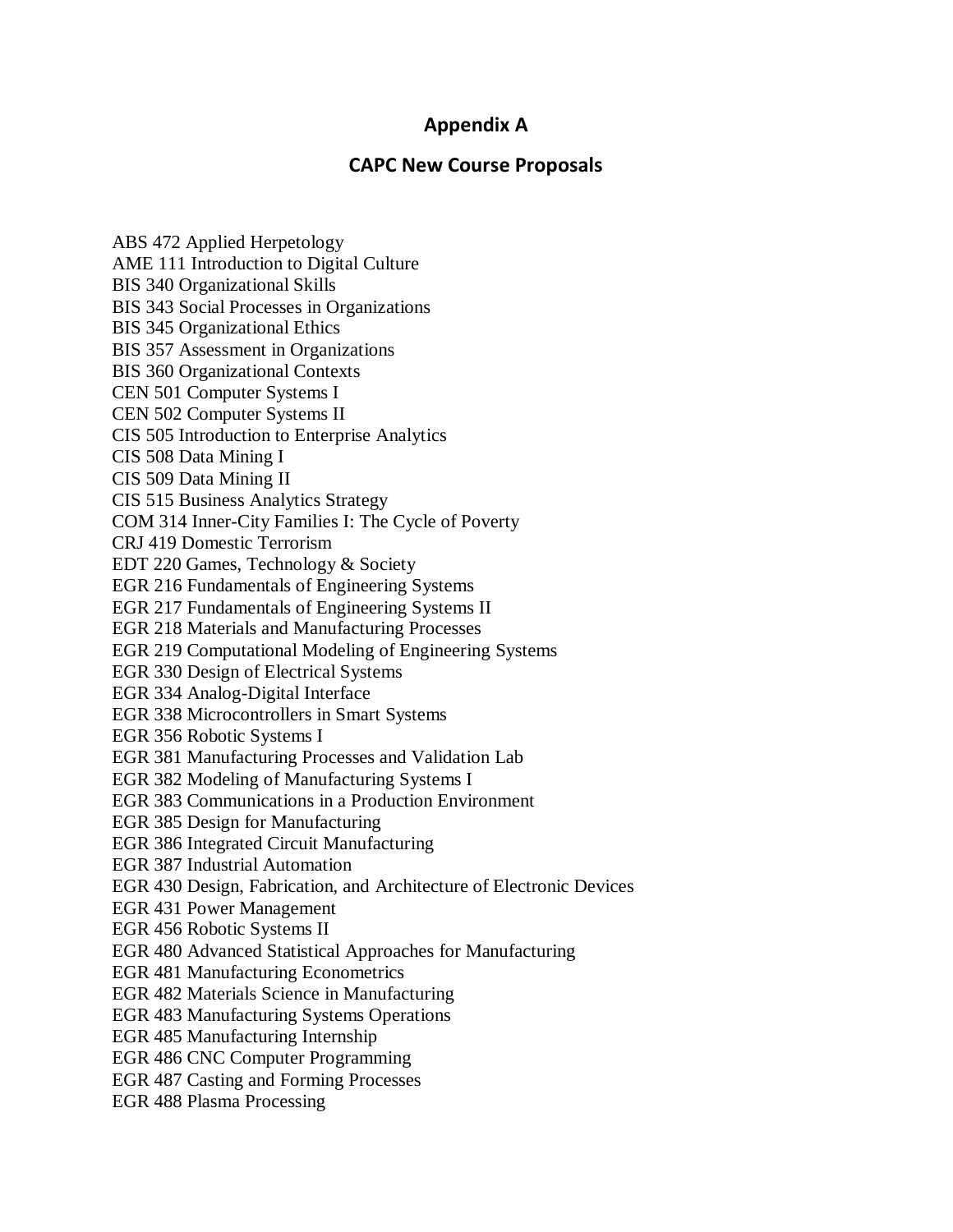EGR 520 Principles of Systems Engineering EGR 525 Lean Systems EGR 530 Engineering System Design and Analysis EGR 535 Engineering Innovation and Entrepreneurship GPH 481 Optimization Fundamentals for Spatial Analysis GPH 482 Location Analysis and Modeling GPH 581 Optimization Fundamentals for Spatial Analysis GPH 582 Location Analysis and Modeling HSC 410 Supporting the Health of Older Adults HSD 540 Responsible Innovation and Research IEE 381 Lean Six Sigma Methodology IEE 421 Urban Operations Research IEE 426 Operations Research in Healthcare IEE 485 Systems Design Capstone I IEE 521 Urban Operations Research IEE 526 Operations Research in Healthcare IEE 605 Foundations of Information Systems Engineering IEE 622 Optimization II IFT 100 Multimedia, the Internet and the Web IFT 200 Information Modeling, Storage and Retrieval IFT 201 Computer and Network Systems: Organization and Administration IFT 202 Foundations of Information and Computer System Security IFT 301 Introduction to Interactive Media IFT 401 Information Technology Capstone Project I IFT 402 Information Technology Capstone Project II MGT 421 Compensation in Organizations MGT 422 Staffing MGT 423 Training and Development in Organizations MGT 424 Employment Law MGT 425 Global Human Resources MGT 520 High- Impact Leadership MGT 530 Negotiations MGT 540 Entrepreneurship MGT 545 Becoming Leaders Who Matter MGT 550 Toxic Leadership & Dysfunctional Organizations MGT 565 Business Strategy and Public Policy MKT 440 Digital Marketing in Practice MKT 445 Content Strategy and Marketing MSE 301 Materials and Civilization MSE 489 Capstone Design Project I MTE 412 Mathematics in Elementary Schools MUP 542 Instrumental Ensembles NLM 525 Fundraising and Resource Development NLM 572 Community and Social Innovation PHY 312 Mechanics and Electromagnetism PHY 371 Driving Forces in Biology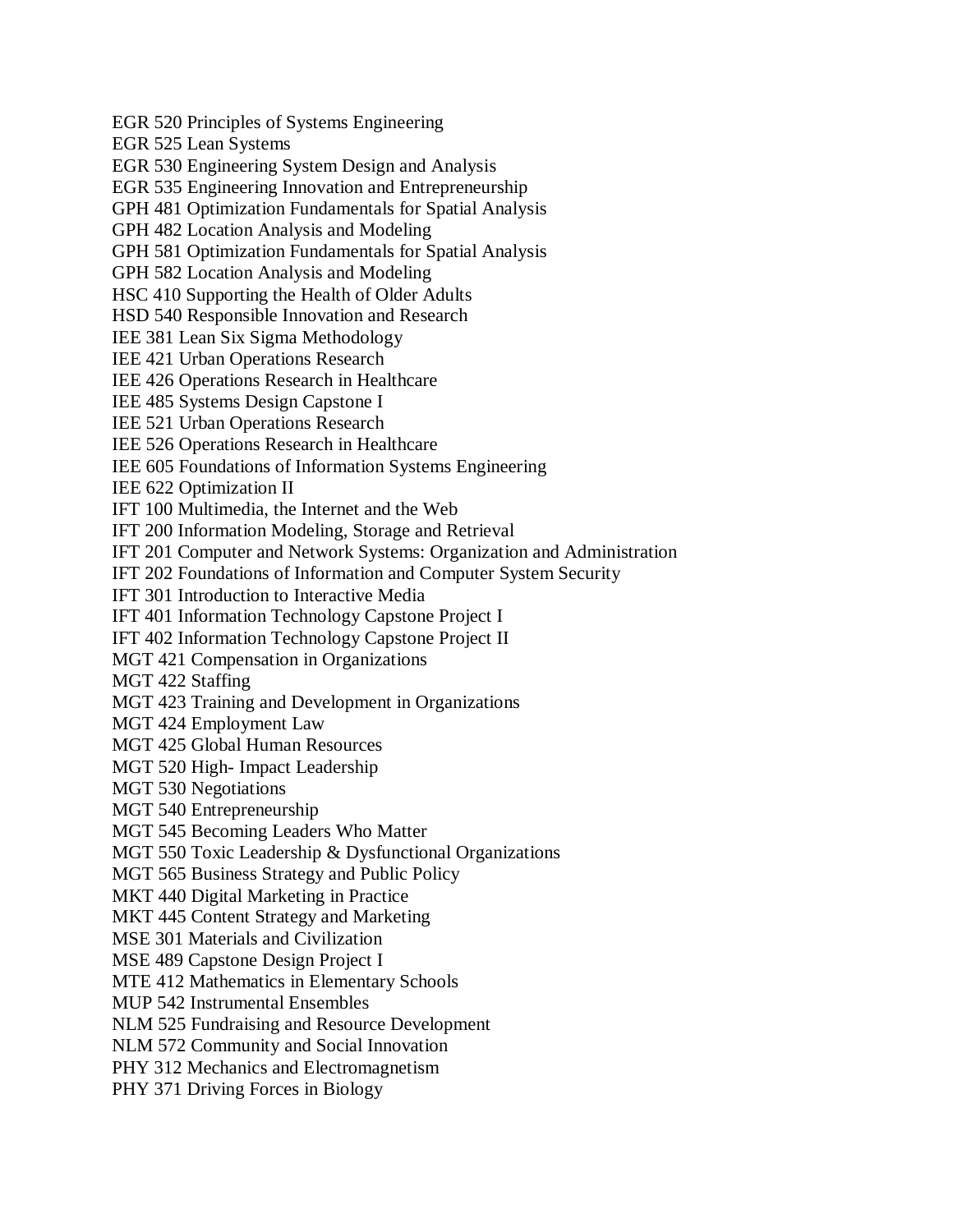PHY 444 Fundamentals of Nanoscience PHY 472 Advanced Biophysics Lab PHY 473 From Molecules to Cells PPE 477 Student Teaching in Physical Education Elementary K-6 PPE 478 Student Teaching in Physical Education Secondary 7-12 SCM 516 Introduction to Applied Analytics SCM 517 Data-Driven Quality Management SCM 518 Analytic Decision Making Tools SCM 519 Analytic Decision Making Tools II SCN 411 Science in Elementary Schools SER 234 Operating Systems and Networks SER 332 Introduction to Graphics and Game Development SER 401 Computing Capstone Project I SER 402 Computing Capstone Project II SER 421 Web-Based Applications and Mobile Systems SER 422 Web Application Programming SER 423 Mobile Systems SER 431 Advanced Graphics SER 432 Game Engine Architecture SLC 222 Survey of Roman Literature SOS 201 Introduction to ASU and Sustainability SPE 567 Behavioral Assessment TEL 101 The Teachers College Experience TEM 531 Disruptive Innovation and Technological Evolution TMC 430 Enterprise Strategy and Innovation WPC 480 W. P. Carey Capstone Course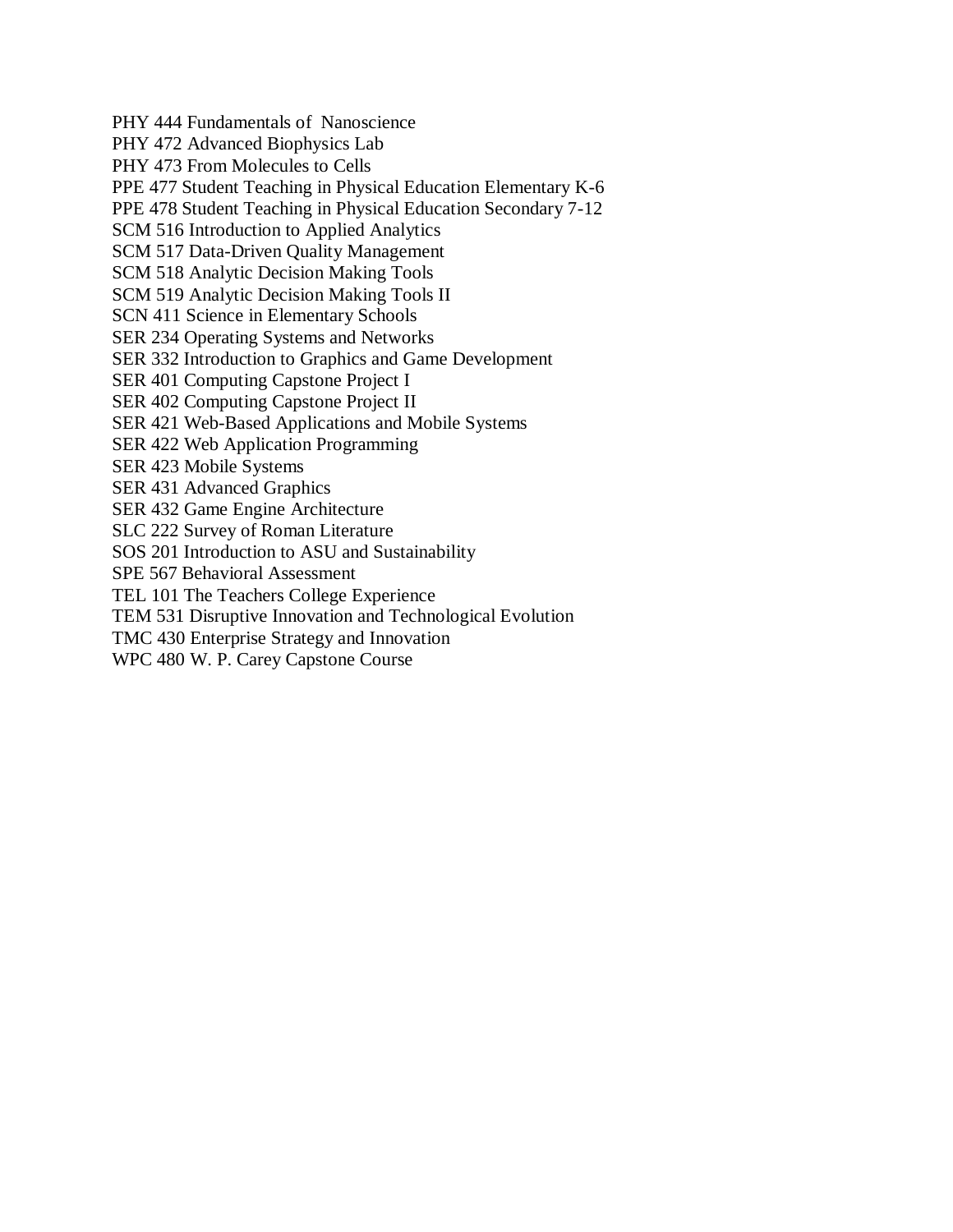# **Appendix B**

# **CAPC INFORMATION ITEMS**

On October 11, 2012 the Curriculum and Academic Programs Committee will recommend approval of the following:

# **Ira A. Fulton Schools of Engineering**

*School of Computing, Informatics, and Decision Systems Engineering (CIDSE)* Establishment of a minor Engineering Management

# **College of Liberal Arts and Sciences**

*School of Transborder Studies*

Establishment of a graduate concentration

Doctor of Philosophy (Ph.D.) in Transborder Studies (Transborder Culture, Language and

Learning (TCLL))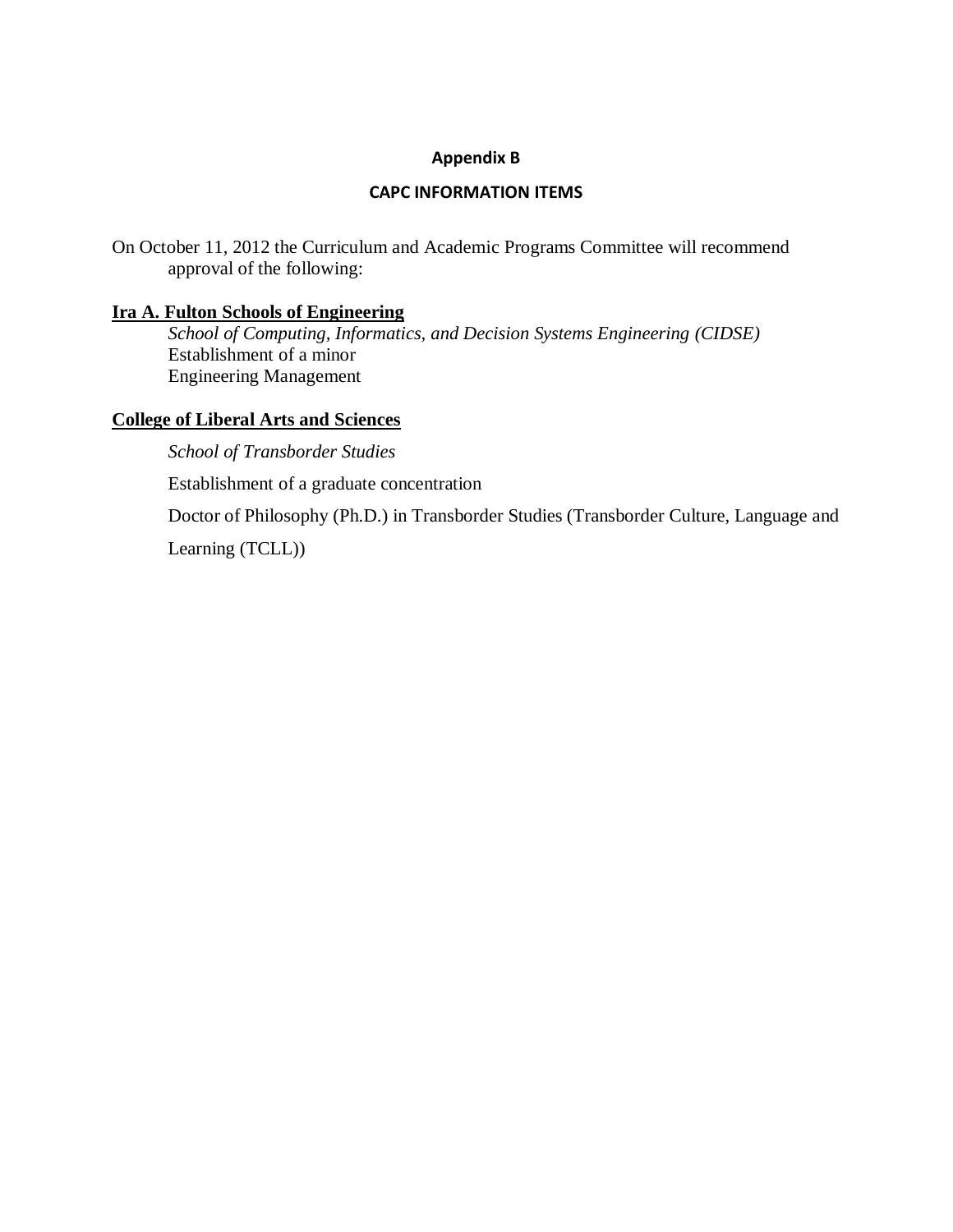#### *For Senate meeting use only, official versions of all motions are found online at the Senate website* **Old Business to Follow**

# **ARIZONA STATE UNIVERSITY Second Reading UNIVERSITY SENATE FALL 2012**

# **Senate Motion # 2013-1**

| <b>Motion Introduced by:</b> | University Academic Council                                                                           |
|------------------------------|-------------------------------------------------------------------------------------------------------|
| Date of First Reading:       | September $17, 2012$                                                                                  |
| Date of Second Reading:      | October 8, 2012                                                                                       |
| <b>Title of Motion:</b>      | Changes to ACD 125, Computer, Internet and Electronic<br><b>Communications Information Management</b> |

#### **Action Requested:**

Adoption of revised language for the ACD regarding computer security.

#### **Rationale:**

in response to last year's violation of internal security and the reasons determined that led to the breach, the Office of the Provost submitted the revised language during the summer, when the University Academic Council (UAC) had authority to act on behalf of the senate. However, after a lively electronic discussion, the UAC felt the issue was of sufficient importance that the entire senate should make a determination of the revised language.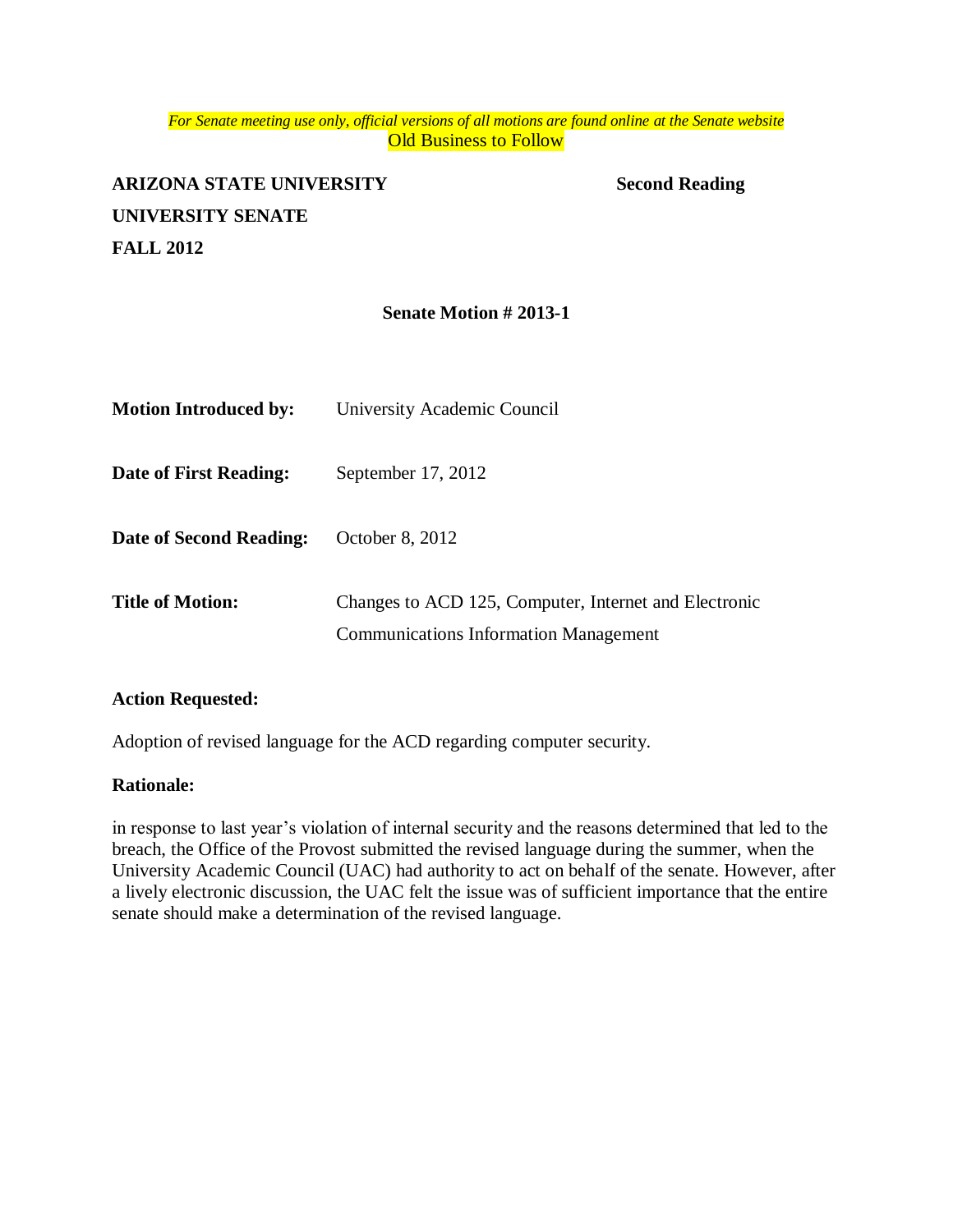# **Senate Motion #2013-2**

| <b>Motion Introduced by:</b> | Curriculum and Academic Programs Committee<br>Arnold Maltz, Chair                                                                                                                                                                                           |
|------------------------------|-------------------------------------------------------------------------------------------------------------------------------------------------------------------------------------------------------------------------------------------------------------|
| Date of First Reading:       | September 17, 2012                                                                                                                                                                                                                                          |
| Date of Second Reading:      | October 8, 2012                                                                                                                                                                                                                                             |
| <b>Title of Motion:</b>      | Request from the Mary Lou Fulton Teachers College - Division of<br>Educational Leadership & Innovation - for the name change of a<br>graduate degree - from: PhD in Educational Leadership and Policy<br>Studies to: PhD in Education Policy and Evaluation |

# **Action Requested:**

The Curriculum and Academic Programs Committee recommends University Senate approval of a proposal submitted by the Mary Lou Fulton Teachers College - Division of Educational Leadership & Innovation - for the name change of a graduate degree - from: PhD in Educational Leadership and Policy Studies to: PhD in Education Policy and Evaluation

# **Rationale:**

Removing Leadership from the title is appropriate in that there are no courses and no training in Leadership. Rather, the emphasis, in line with the field is on evaluation and policy.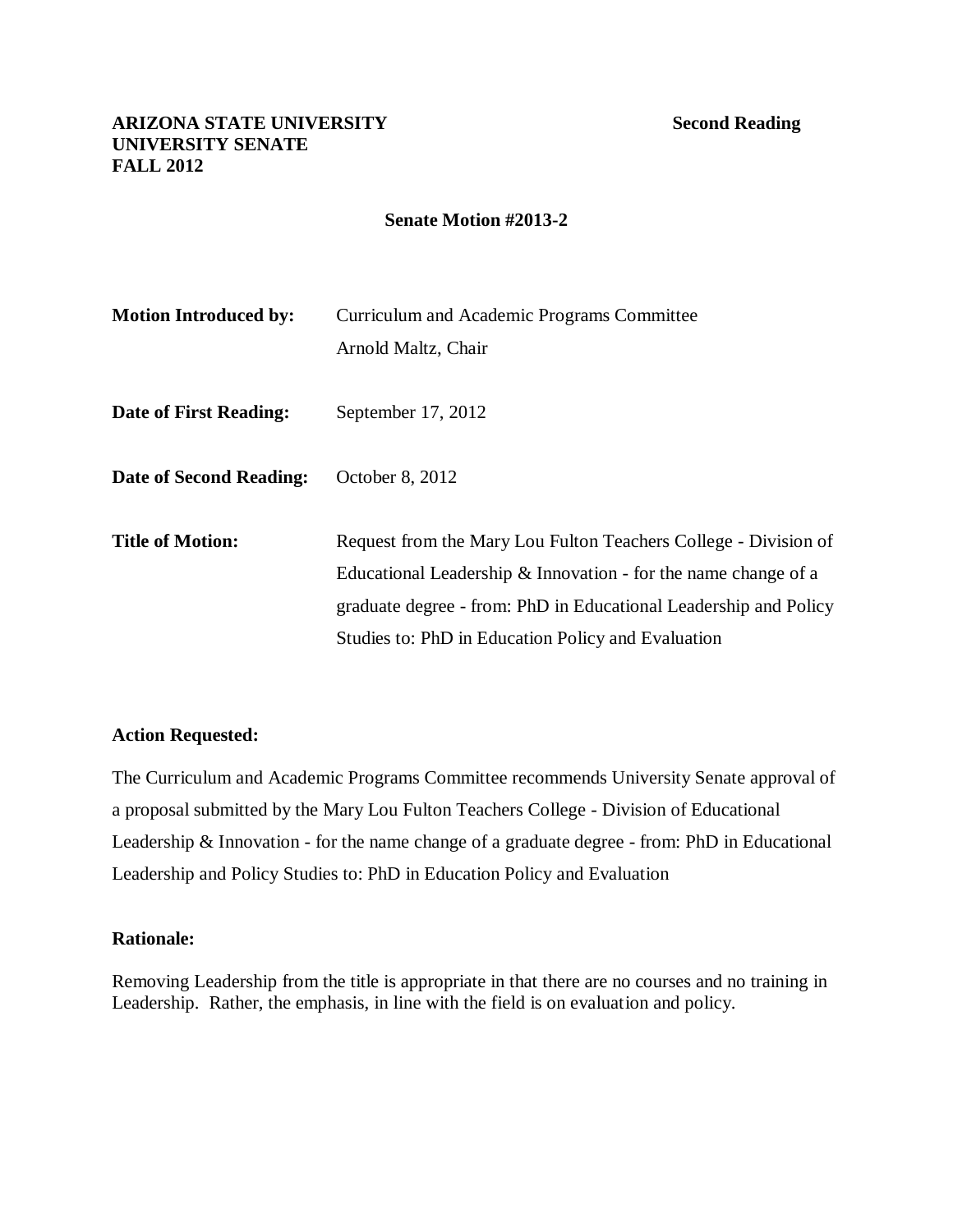# **Senate Motion #2013-3**

| <b>Motion Introduced by:</b>   | Curriculum and Academic Programs Committee                       |
|--------------------------------|------------------------------------------------------------------|
|                                | Arnold Maltz, Chair                                              |
| Date of First Reading:         | September 17, 2012                                               |
| <b>Date of Second Reading:</b> | October 8, 2012                                                  |
| <b>Title of Motion:</b>        | Request from the Mary Lou Fulton Teachers College - Division of  |
|                                | Educational Leadership $&$ Innovation - for the name change of a |
|                                | graduate degree - from: PhD in Curriculum and Instruction        |
|                                | to: PhD in Learning, Literacies and Technologies                 |

# **Action Requested:**

The Curriculum and Academic Programs Committee recommends University Senate approval of a proposal submitted by the Mary Lou Fulton Teachers College - Division of Educational Leadership & Innovation - for the name change of a graduate degree - from: PhD in Curriculum and Instruction to: PhD in Learning, Literacies and Technologies

# **Rationale:**

The proposed rename more accurately describes the new direction for this degree program moving forward.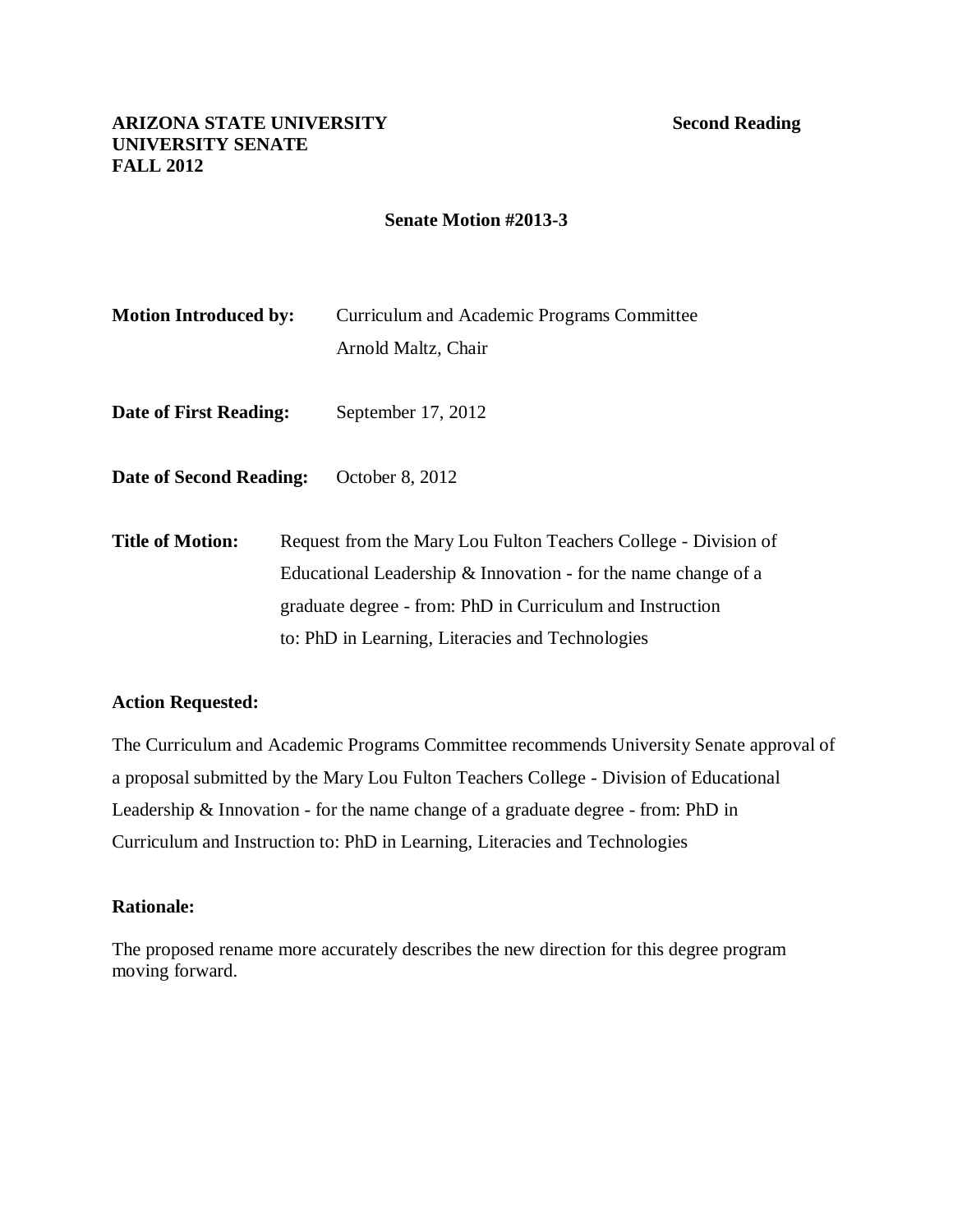# **Senate Motion #2013-4**

| <b>Motion Introduced by:</b>   | Curriculum and Academic Programs Committee                         |
|--------------------------------|--------------------------------------------------------------------|
|                                | Arnold Maltz, Chair                                                |
| Date of First Reading:         | September 17, 2012                                                 |
| <b>Date of Second Reading:</b> | October 8, 2012                                                    |
| <b>Title of Motion:</b>        | Request from the Mary Lou Fulton Teachers College - Division of    |
|                                | Educational Leadership $\&$ Innovation - for the name change of a  |
|                                | graduate degree - from: Educational Administration and Supervision |
|                                | (MEd) to: Educational Leadership (MEd)                             |

# **Action Requested:**

The Curriculum and Academic Programs Committee recommends University Senate approval of a proposal submitted by the Mary Lou Fulton Teachers College - Division of Educational Leadership & Innovation - for the name change of a graduate degree - from: Educational Administration and Supervision (MEd) to: Educational Leadership (MEd)

# **Rationale:**

The name change to Educational Leadership more aptly describes the comprehensive scope of the program of study which is to develop principal, teacher and superintendent leaders in the educational environment. Furthermore, the name aligns with the name of the Department and is more universally recognizable for marketing and recruiting purposes.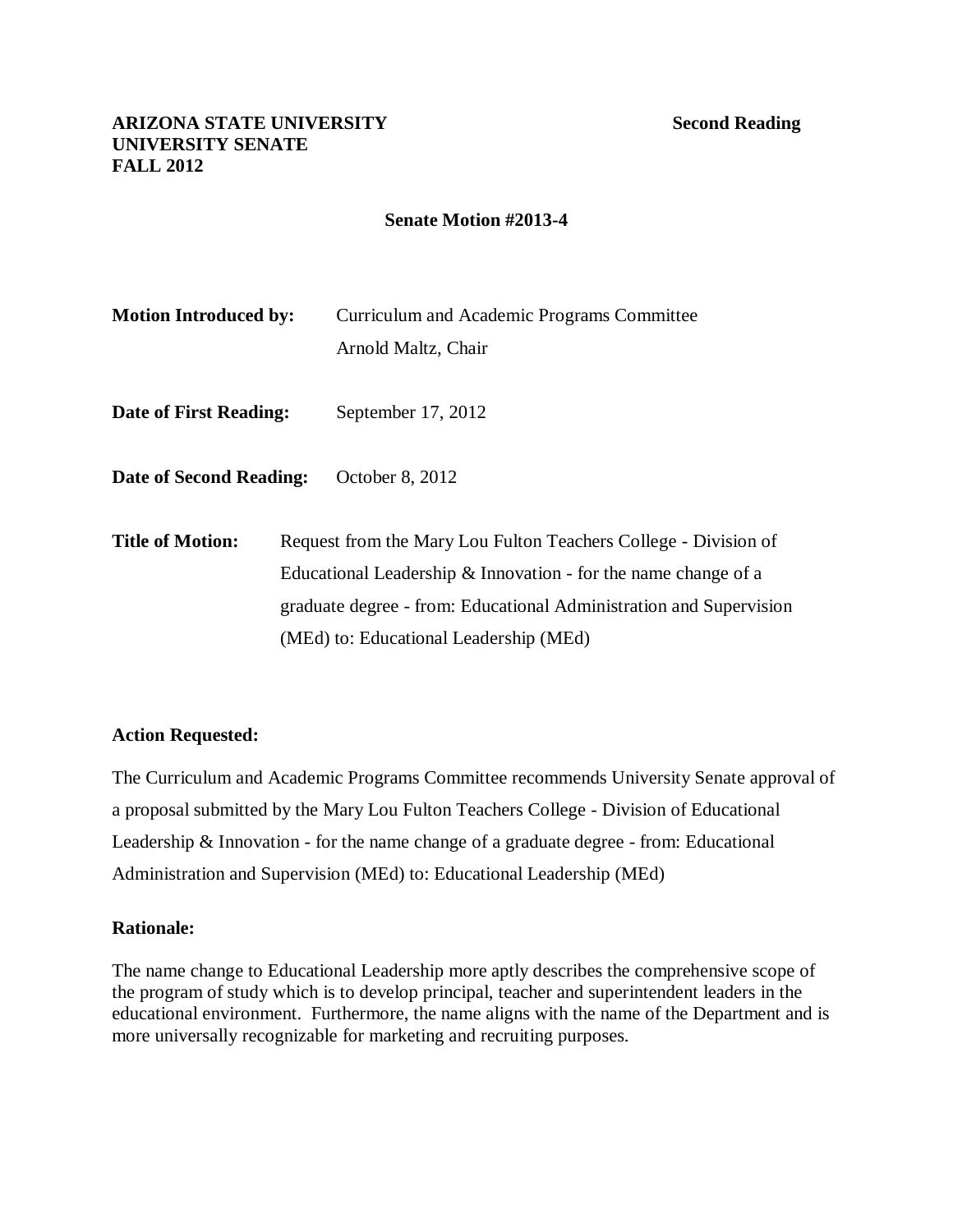# **Senate Motion # 2013-5**

| <b>Motion Introduced by:</b> | Curriculum and Academic Programs Committee<br>Arnold Maltz, Chair                                                                                                                     |
|------------------------------|---------------------------------------------------------------------------------------------------------------------------------------------------------------------------------------|
| Date of First Reading:       | September 17, 2012                                                                                                                                                                    |
| Date of Second Reading:      | October 8, 2012                                                                                                                                                                       |
| <b>Title of Motion:</b>      | Request from the College of Liberal Arts and Sciences - School of<br>International Letters & Cultures - for the establishment of an<br>undergraduate certificate in Brazilian Studies |
| <b>Action Requested:</b>     |                                                                                                                                                                                       |

The Curriculum and Academic Programs Committee recommends University Senate approval of a proposal submitted by the College of Liberal Arts and Sciences -School of International Letters & Cultures for the establishment of an undergraduate certificate in Brazilian Studies

# **Rationale:**

There is currently no degree program in Brazilian studies. This certificate represents a unique opportunity for students to study the language and culture of Brazil.

Today, Brazil is one of the world's fastest growing economies. As part of the BRIC constellation (Brazil, Russian, India, and China), Brazil is Latin America's largest democracy and its financial leader. Because of the Mercosur Common Market, Brazil's economy is integrated with that of other so-called Southern Cone countries, and there is now a project to expand the Market to include other countries in South America. From the cultural point of view, there have always been historically continuities between Spanish and Portuguese. Commercially, economically, and financially, Brazil and the Spanish-speaking countries are becoming increasingly integrated, as is the case with Spain and Portugal.

An integral part of Brazilian studies at ASU is the summer program in Bahia, Brazil, which provides students with five weeks of immersion language training and direct contact with Brazilian society and its cultural manifestations.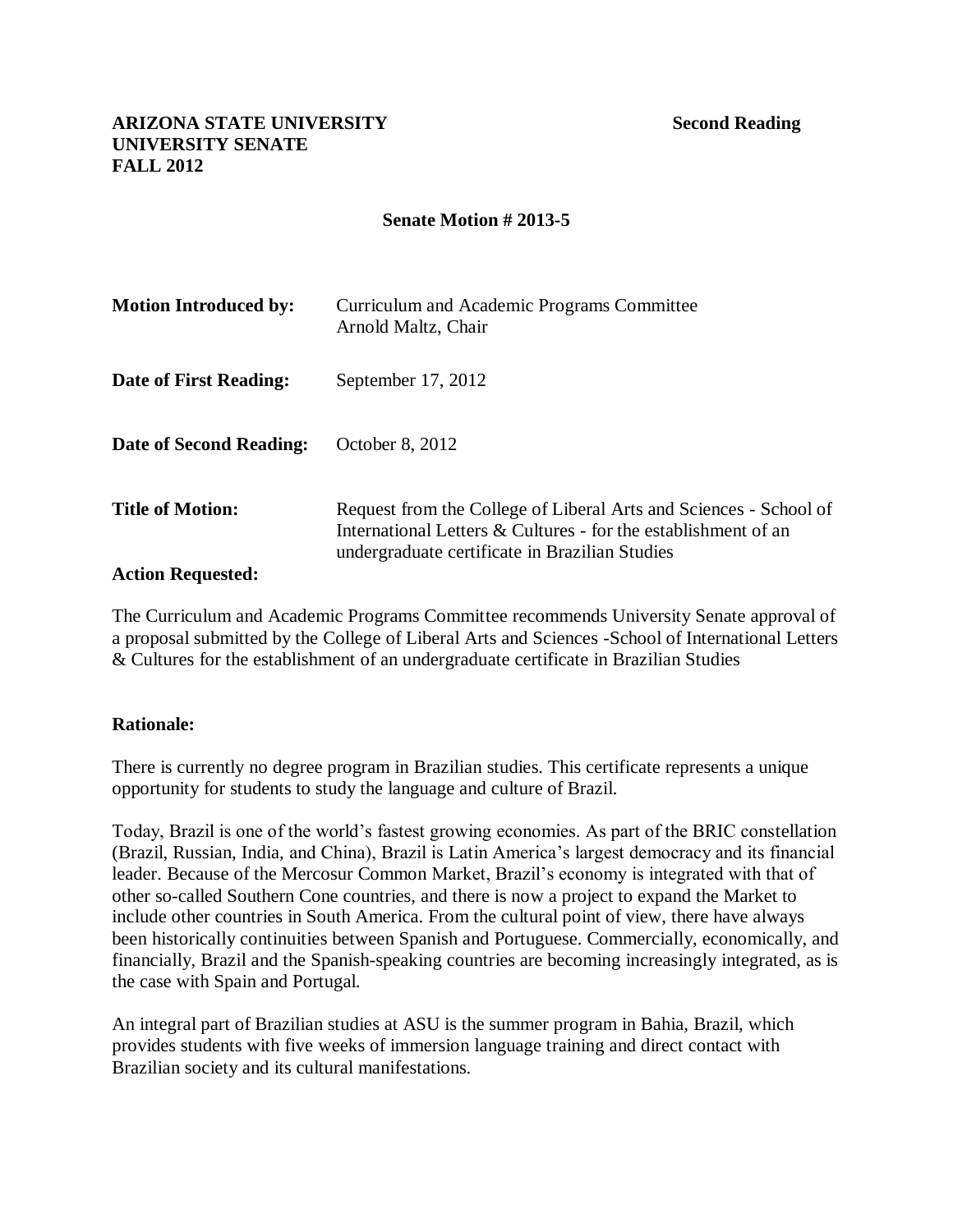# **ARIZONA STATE UNIVERSITY Second Reading UNIVERSITY SENATE FALL 2012**

# **Senate Motion # 2013-6**

| <b>Motion Introduced by:</b> | Curriculum and Academic Programs Committee<br>Arnold Maltz, Chair                                                                                                      |
|------------------------------|------------------------------------------------------------------------------------------------------------------------------------------------------------------------|
| Date of First Reading:       | September $17, 2012$                                                                                                                                                   |
| Date of Second Reading:      | October 8, 2012                                                                                                                                                        |
| <b>Title of Motion:</b>      | Request from the College of Liberal Arts and Sciences – Division of<br>Social Sciences – for the establishment of a new academic unit -<br>Department of Naval Science |

# **Action Requested:**

The Curriculum and Academic Programs Committee recommends University Senate approval of a proposal submitted by the College of Liberal Arts and Sciences - Division of Social Sciences for the establishment of a new academic unit - Department of Naval Science

# **Rationale:**

This request is to establish the Department of Naval Science. Currently the NROTC Unit is listed as a program at ASU.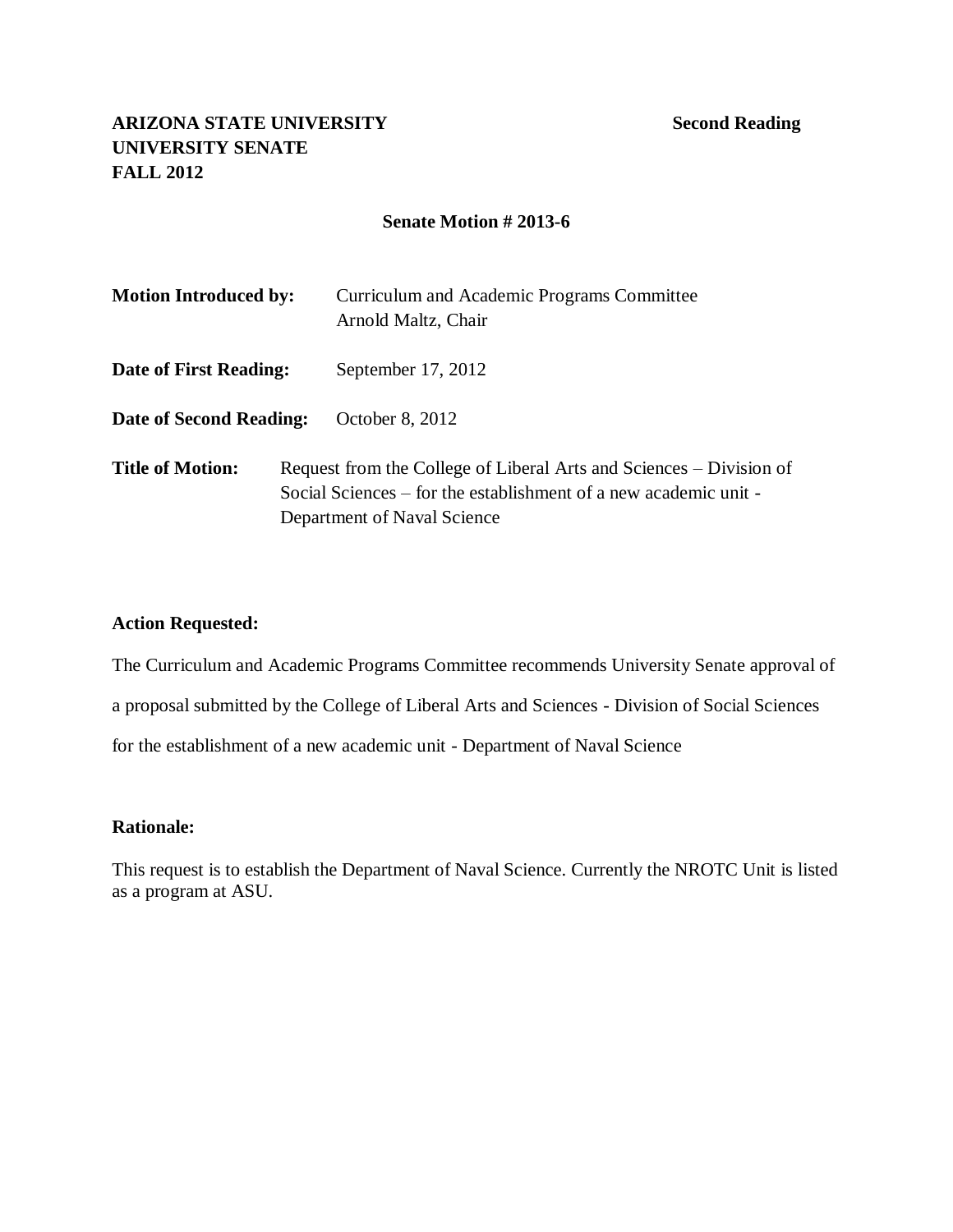#### *For Senate meeting use only, official versions of all motions are found online at the Senate website* New Business to Follow

# **ARIZONA STATE UNIVERSITY First Reading UNIVERSITY SENATE FALL 2012**

# **Senate Motion # 2013-7**

| <b>Motion Introduced by:</b> | Curriculum and Academic Programs Committee<br>Arnold Maltz, Chair                                                                                                                                         |
|------------------------------|-----------------------------------------------------------------------------------------------------------------------------------------------------------------------------------------------------------|
| Date of First Reading:       | October 8, 2012                                                                                                                                                                                           |
| Date of Second Reading:      | November $5, 2012$                                                                                                                                                                                        |
| <b>Title of Motion:</b>      | Request from the College of Liberal Arts and Sciences - School of<br>International Letters & Cultures - for the establishment of graduate<br>degree program – Ph.D. in International Letters and Cultures |

#### **Action Requested:**

The Curriculum and Academic Programs Committee recommends University Senate approval of

a proposal submitted by the College of Liberal Arts and Sciences -School of International Letters

& Cultures for the establishment of graduate degree program – Ph.D. in International Letters and

Cultures

#### **Rationale:**

The PhD in International Letters and Cultures degree program provides research and training that are linguistically well-grounded, historically and culturally informed, and methodologically transdisciplinary. Central to the program is the critical inquiry of primary texts, aiming at a deep understanding of the development of cultures through history. It particularly focuses on research questions and themes that cannot be fully explored within the traditional disciplinary boundaries; instead, it fosters dynamic scholarly collaboration across disciplines in order to engage in the production of knowledge crucial to understanding a transnational and trans-cultural age.

This degree program provides an innovative intellectual platform that advances trans-disciplinary research and teaching. In consultation with their advisor, students will do their coursework in a primary and a secondary area of emphasis. Both areas will be organized around interdisciplinary study and research in more than one language.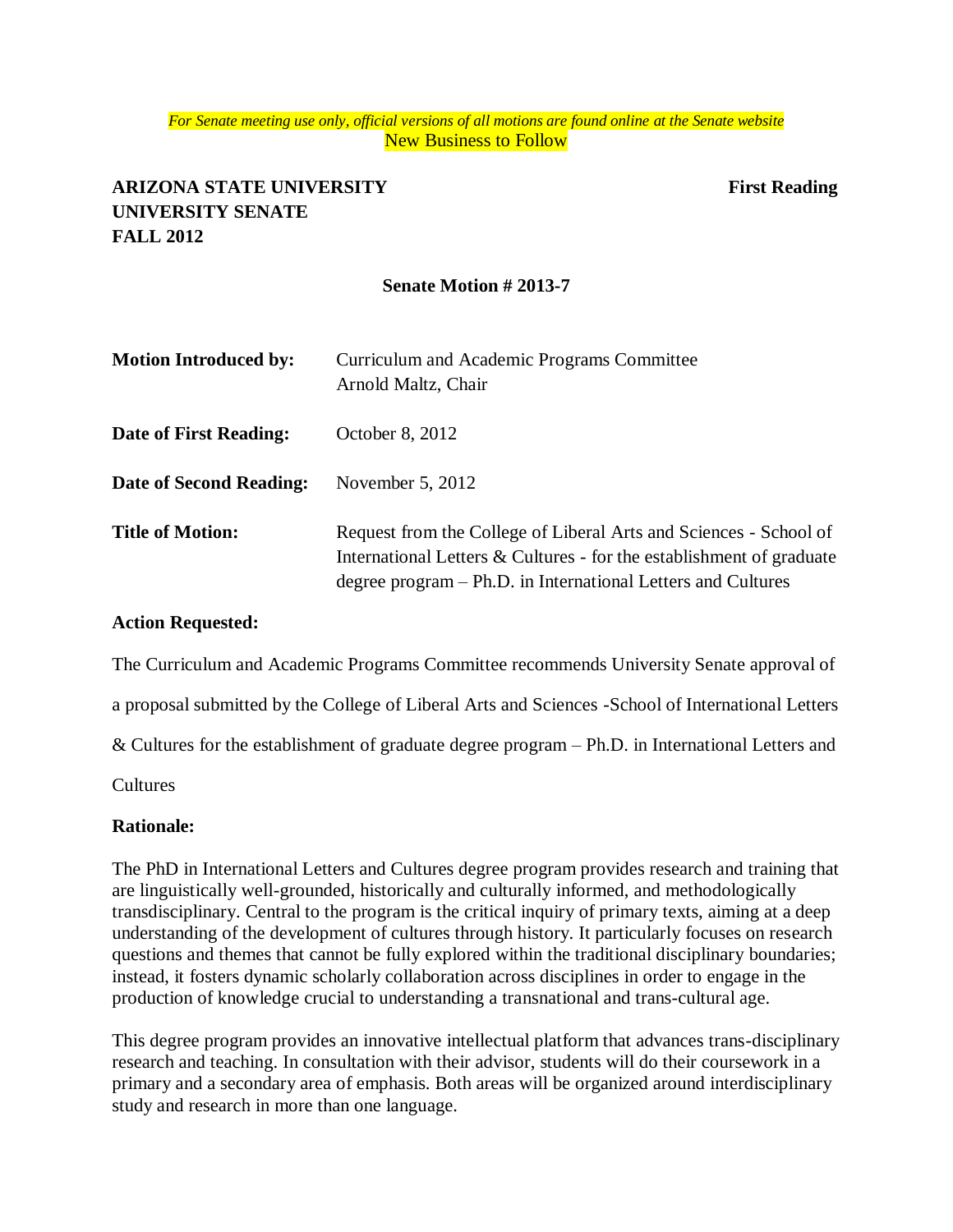# **ARIZONA STATE UNIVERSITY First Reading UNIVERSITY SENATE FALL 2012**

# **Senate Motion # 2013-8**

| <b>Motion Introduced by:</b> | Curriculum and Academic Programs Committee<br>Arnold Maltz, Chair                                                                        |
|------------------------------|------------------------------------------------------------------------------------------------------------------------------------------|
| Date of First Reading:       | October 8, 2012                                                                                                                          |
| Date of Second Reading:      | November $5, 2012$                                                                                                                       |
| <b>Title of Motion:</b>      | Request from Barrett, The Honors College - for the<br>disestablishment of an undergraduate certificate – Philosophy,<br>Politics and Law |

# **Action Requested:**

The Curriculum and Academic Programs Committee recommends University Senate approval

of a proposal submitted by Barrett, The Honors College – for the disestablishment of an

undergraduate certificate – Philosophy, Politics and Law

#### **Rationale:**

Due to faculty attrition and changes in priorities, the faculty necessary to teach the two required courses for the certificate are no longer available.